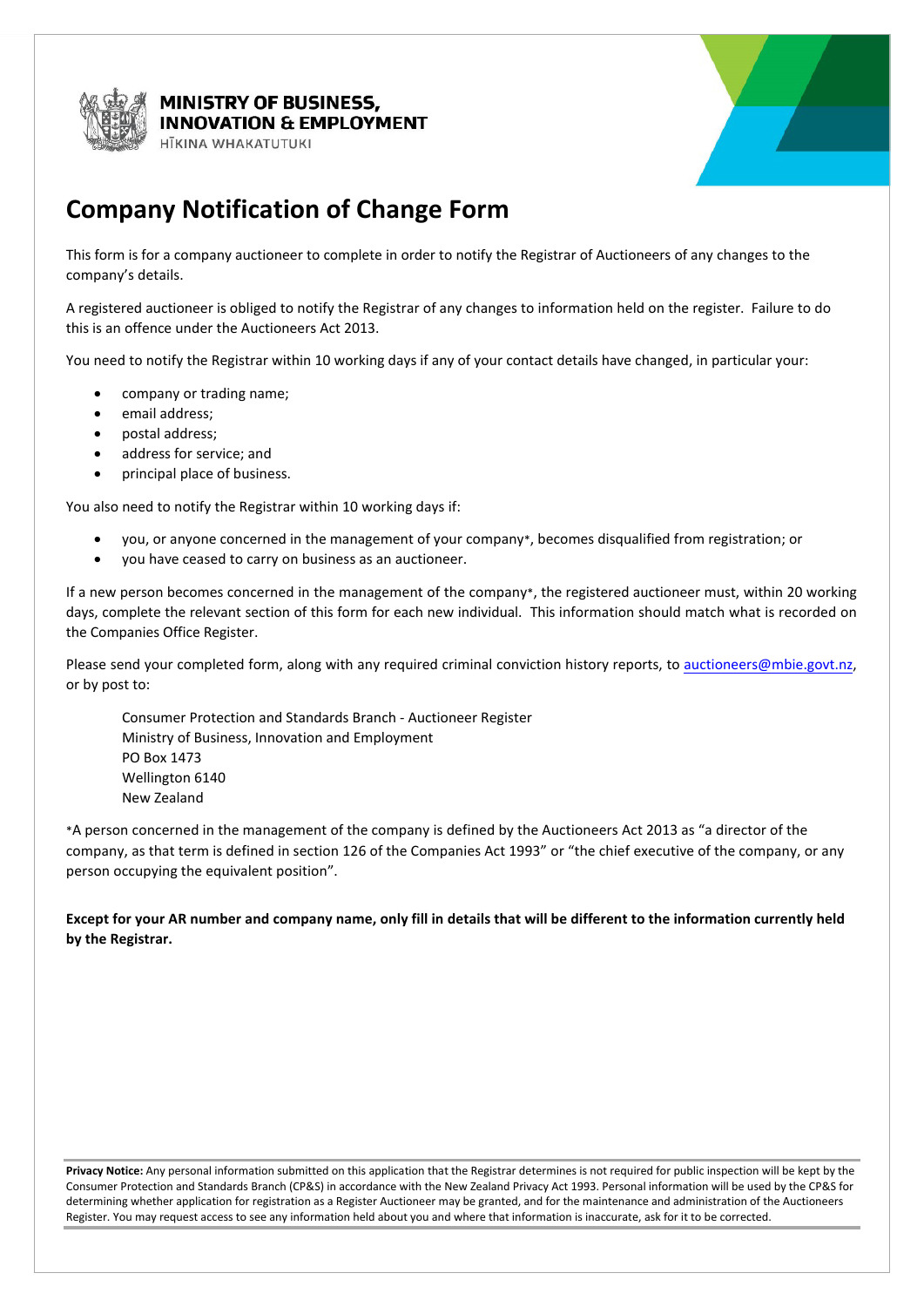|                                                                                                 | Auctioneer Details - please provide your company name and number                                                              |
|-------------------------------------------------------------------------------------------------|-------------------------------------------------------------------------------------------------------------------------------|
|                                                                                                 |                                                                                                                               |
|                                                                                                 |                                                                                                                               |
| Company Details - fill in any details that have changed<br>This appears on the public register. |                                                                                                                               |
|                                                                                                 |                                                                                                                               |
|                                                                                                 | <b>Trading Name:</b> Trading name of the auction business                                                                     |
| Principal Place of Business (Must be in New Zealand)                                            |                                                                                                                               |
|                                                                                                 |                                                                                                                               |
|                                                                                                 |                                                                                                                               |
|                                                                                                 |                                                                                                                               |
|                                                                                                 |                                                                                                                               |
|                                                                                                 |                                                                                                                               |
| Postal Address (If different from above)                                                        |                                                                                                                               |
|                                                                                                 |                                                                                                                               |
|                                                                                                 |                                                                                                                               |
|                                                                                                 |                                                                                                                               |
|                                                                                                 |                                                                                                                               |
|                                                                                                 |                                                                                                                               |
|                                                                                                 |                                                                                                                               |
| Application Contact - fill in any details that have changed                                     |                                                                                                                               |
|                                                                                                 |                                                                                                                               |
| <b>Name of Application Contact:</b>                                                             |                                                                                                                               |
|                                                                                                 |                                                                                                                               |
|                                                                                                 |                                                                                                                               |
|                                                                                                 |                                                                                                                               |
|                                                                                                 |                                                                                                                               |
| Address for Service - fill in any details that have changed                                     |                                                                                                                               |
| This appears on the public register.                                                            |                                                                                                                               |
|                                                                                                 | The Address for Service must be a New Zealand street address. PO Box, Private Bag, Document Exchanges, or Rural Delivery (RD) |
| addresses ARE NOT ACCEPTABLE.                                                                   |                                                                                                                               |
|                                                                                                 |                                                                                                                               |
|                                                                                                 |                                                                                                                               |
|                                                                                                 |                                                                                                                               |
|                                                                                                 |                                                                                                                               |
|                                                                                                 |                                                                                                                               |
|                                                                                                 |                                                                                                                               |
|                                                                                                 | Page 2 of 4                                                                                                                   |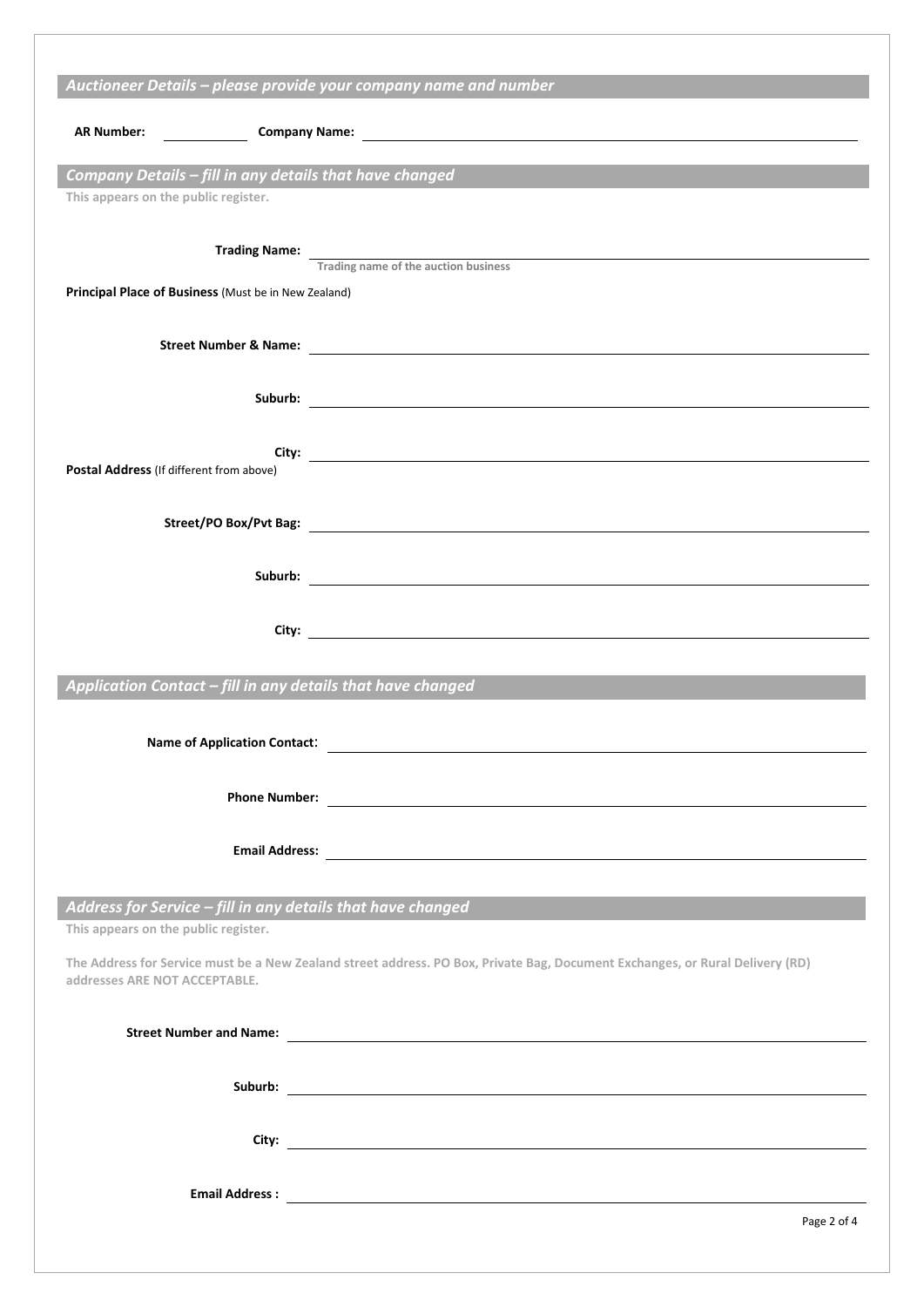| Persons Concerned in the Management of the Company - for new individuals to complete                                                                                                                                                                                                            |  |
|-------------------------------------------------------------------------------------------------------------------------------------------------------------------------------------------------------------------------------------------------------------------------------------------------|--|
| Every director (as defined in section 126 of the Companies Act 1993) and the chief executive of the company (or any person occupying<br>the equivalent position) are the 'persons concerned in the management of the company'.                                                                  |  |
| Each person concerned in the management of the company needs to provide the Registrar with the details contained in this section.                                                                                                                                                               |  |
| Each of them must personally complete the declaration.                                                                                                                                                                                                                                          |  |
| <b>Individual Details</b>                                                                                                                                                                                                                                                                       |  |
| Where applicable, this must match what is recorded on the Companies Office Register.                                                                                                                                                                                                            |  |
| As required by the Companies Act 1993, a director of a company must list their full legal name on the Companies Office Register. This is<br>also a requirement of the Auctioneers Act 2013.                                                                                                     |  |
| For clarity, your full legal name is your name as it appears on your birth certificate or passport.                                                                                                                                                                                             |  |
|                                                                                                                                                                                                                                                                                                 |  |
| Director $\Box$ Chief Executive<br>□ Other – please specify <u>contract and the set of the set of the set of the set of the set of the set of the set of the set of the set of the set of the set of the set of the set of the set of the set of the set of the se</u><br><b>Position held:</b> |  |
|                                                                                                                                                                                                                                                                                                 |  |
| Middle name (if applicable): example and a set of the set of the set of the set of the set of the set of the set of the set of the set of the set of the set of the set of the set of the set of the set of the set of the set                                                                  |  |
|                                                                                                                                                                                                                                                                                                 |  |
|                                                                                                                                                                                                                                                                                                 |  |
|                                                                                                                                                                                                                                                                                                 |  |
| <b>Residential Address</b>                                                                                                                                                                                                                                                                      |  |
|                                                                                                                                                                                                                                                                                                 |  |
|                                                                                                                                                                                                                                                                                                 |  |
|                                                                                                                                                                                                                                                                                                 |  |
|                                                                                                                                                                                                                                                                                                 |  |
| City:<br><u> 1980 - Jan Samuel Barbara, margaret e populazion del control del control del control del control de la provi</u>                                                                                                                                                                   |  |
|                                                                                                                                                                                                                                                                                                 |  |
|                                                                                                                                                                                                                                                                                                 |  |
|                                                                                                                                                                                                                                                                                                 |  |
|                                                                                                                                                                                                                                                                                                 |  |
|                                                                                                                                                                                                                                                                                                 |  |
|                                                                                                                                                                                                                                                                                                 |  |
|                                                                                                                                                                                                                                                                                                 |  |
|                                                                                                                                                                                                                                                                                                 |  |
|                                                                                                                                                                                                                                                                                                 |  |
|                                                                                                                                                                                                                                                                                                 |  |
|                                                                                                                                                                                                                                                                                                 |  |
|                                                                                                                                                                                                                                                                                                 |  |
|                                                                                                                                                                                                                                                                                                 |  |
|                                                                                                                                                                                                                                                                                                 |  |